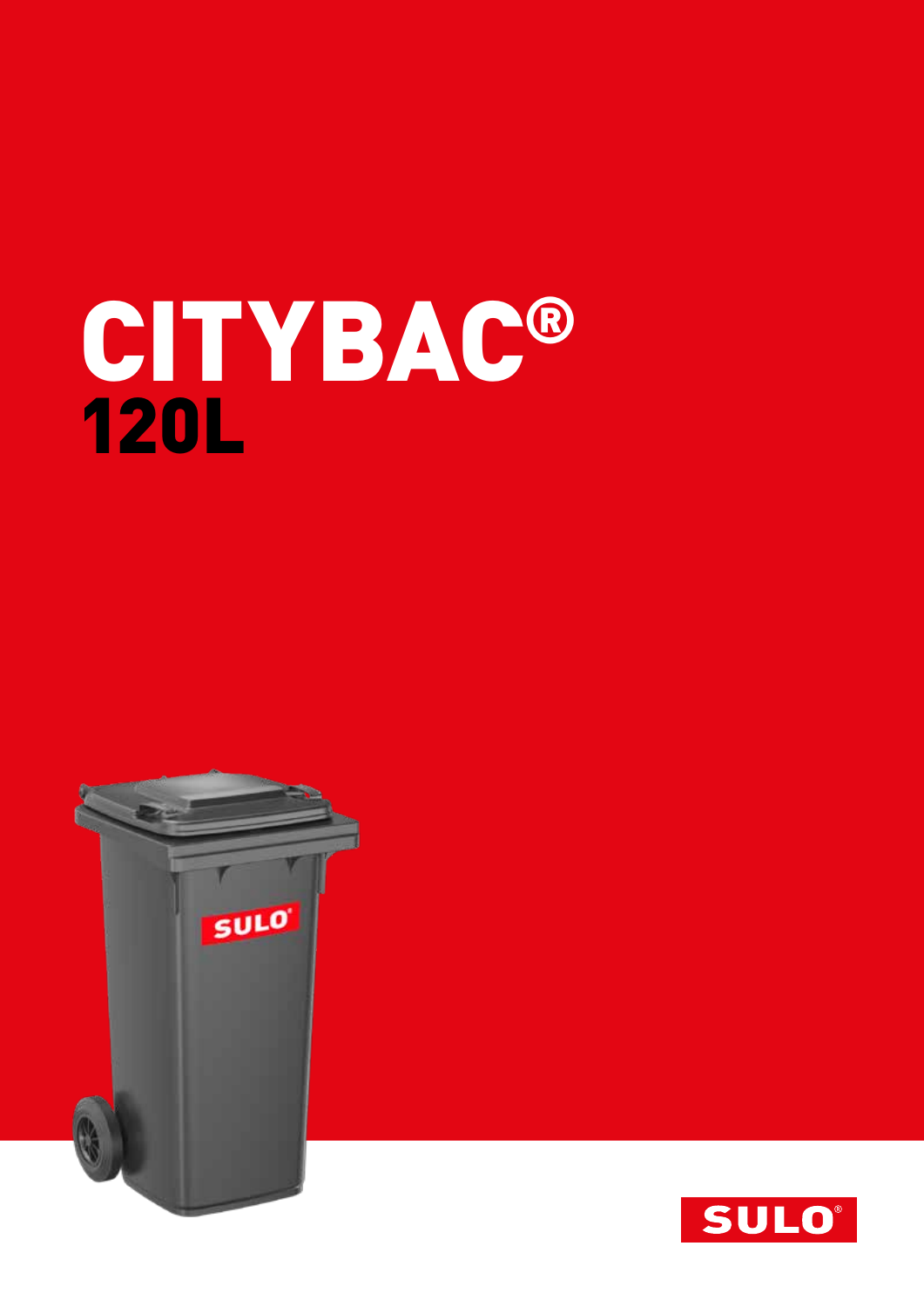## Citybac® 120L PRODUCT DETAILS







- **1** Standard Lid
- **2** Handles 2x
- **3** Lid rivet 2x
- **4** Marking areas

### **A** Body

- **B** Continuous handle bar
- **C** DIN comb lifting system, double stage
- **D** SULO sticker / Marking areas
- **E** External wheels
- **F** Chip nest as standard
- **G** Lateral grip surfaces with wave profile

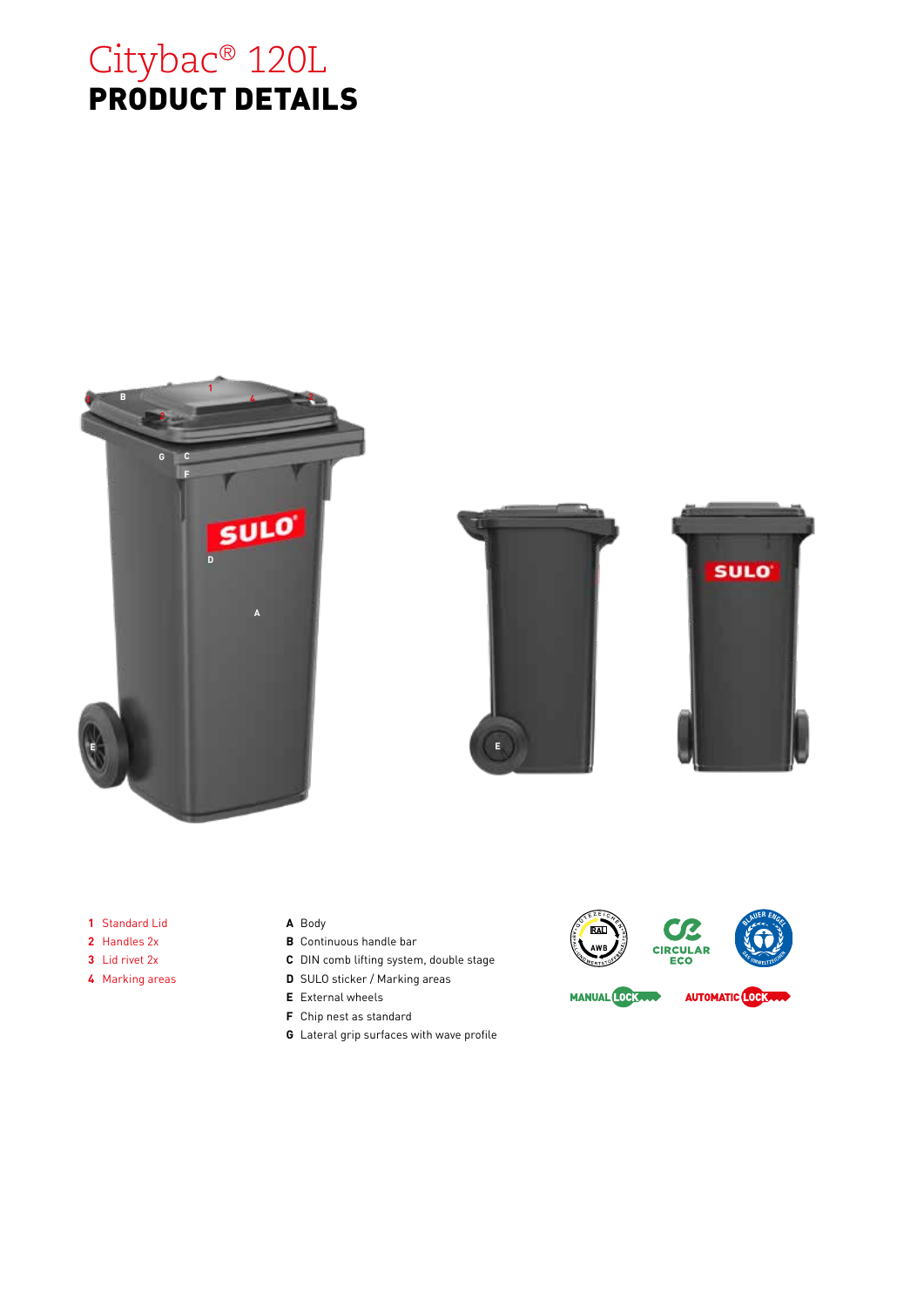





### **STANDARD LID CLIP LID**

### **Dimensions (mm)**

- A Height total ~ 933
- B Comb height ~ 871
- **C** Bin depth  $\sim$  550
- **D** Width total  $\sim$  500
- E Wheel diameter  $\sim$  200

### **Weights**

### Tubular axle Nominal volume (L) Empty weight (kg)  $\sim$ Max. filling weight (kg) ~ Max. total weight  $(kg)$  ~ Tubular axle



### **Dimensions (mm)**

| <b>A</b> Height total $\sim$   | 934 |
|--------------------------------|-----|
| <b>B</b> Comb height $\sim$    | 871 |
| <b>C</b> Bin depth $\sim$      | 550 |
| <b>D</b> Width total $\sim$    | 500 |
| <b>E</b> Wheel diameter $\sim$ | 200 |

### **Weights**

|     | Tubular axle                                 |     |
|-----|----------------------------------------------|-----|
| 120 | Nominal volume (L)                           | 120 |
| 8.9 | Empty weight $(kq)$ ~                        | 8.9 |
| 48  | Max. filling weight $\lceil \log n \rceil$ ~ | 48  |
| 60  | Max. total weight $[kq]$ ~                   | 60  |
|     |                                              |     |

Dimensions may vary due to production conditions. The specified empty weights are rounded average based on the standard specifications. The actual weight may be different as a result of production conditions and specifications.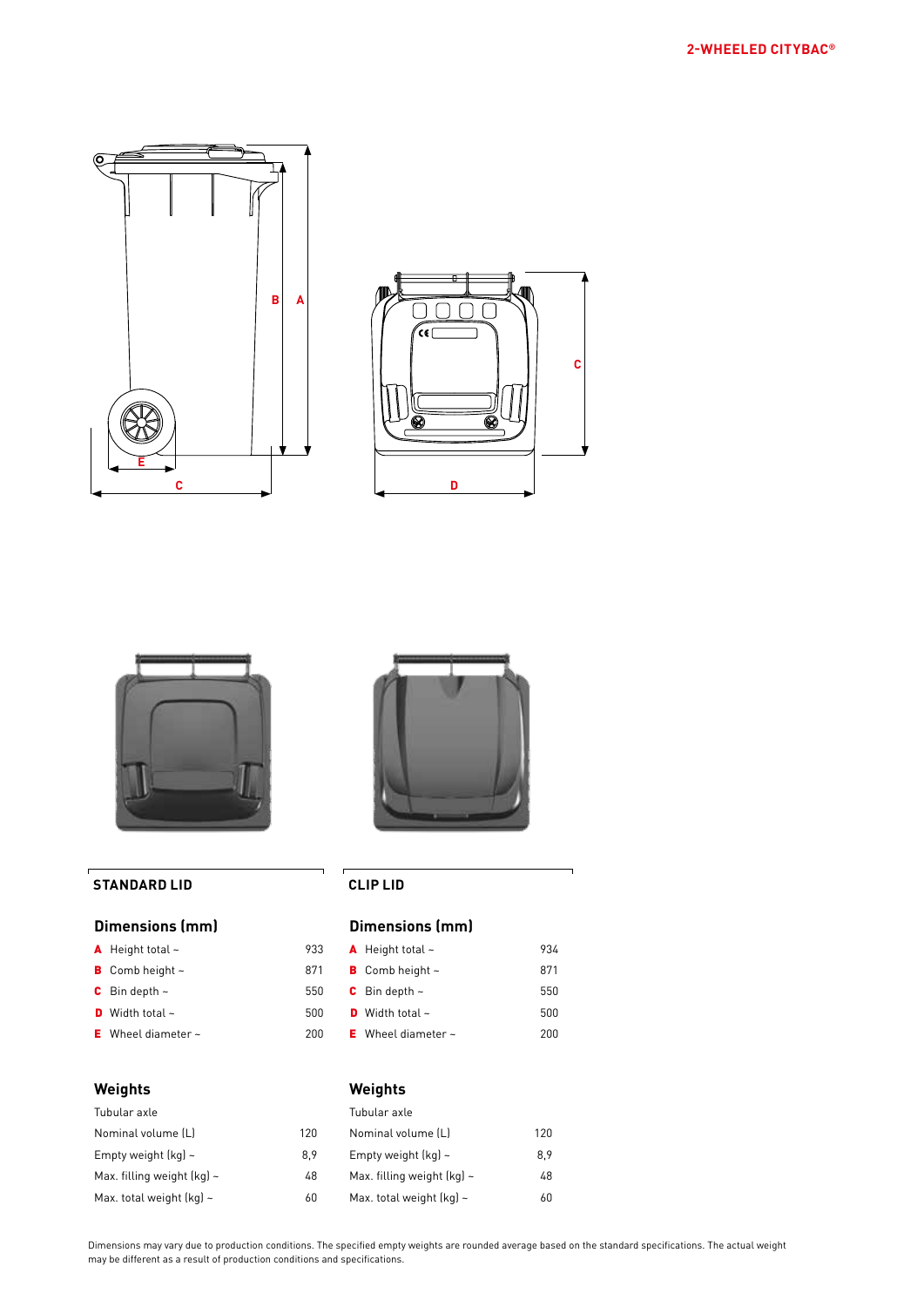# Citybac® 120L PRODUCT DETAILS

### COLOURING

**Bin bodies** made from 100 % recycled material with a minimum of 60 % post-consumer recycled material.



Perfectly set in scene with coloured lids for fraction identification



### ALTERNATIVE COLOURS FOR THE BIN BODY



Colours may vary due to production. The colour values given according to RAL are guide colours.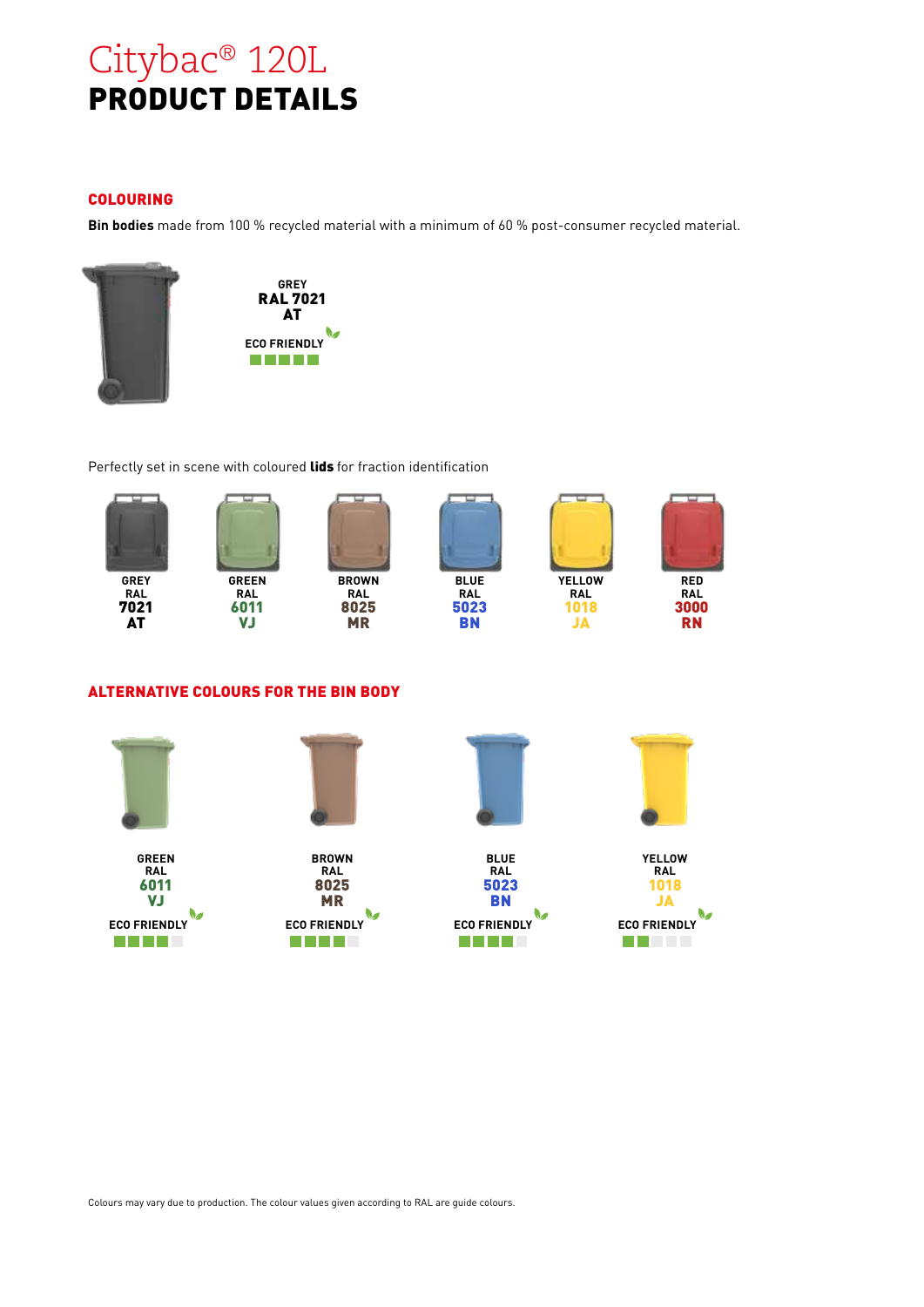### FRACTION MARKING BIO-FILTER LID



Clip available in the colours

Label for Clip Lid, individual printing possible

### LID SLOT SYSTEMS





Round slot with rubber rosette Ø 150 mm



250 x 30 mm



Lid available in the colours

Bio-filter lid with active bio-filter material





Opening by pushing the foot pedal

### NOISE REDUCTION SYSTEMS



Lid Opening Noise Reduction

Lid closing damper

### WHEELS



Ø 200 mm Wheel





LOCKING SYTSEMS



Ø 250 mm Wheel Triangular Locks Padlock Fixtures Cylinder lock with



automatic function



Cylinder lock without automatic function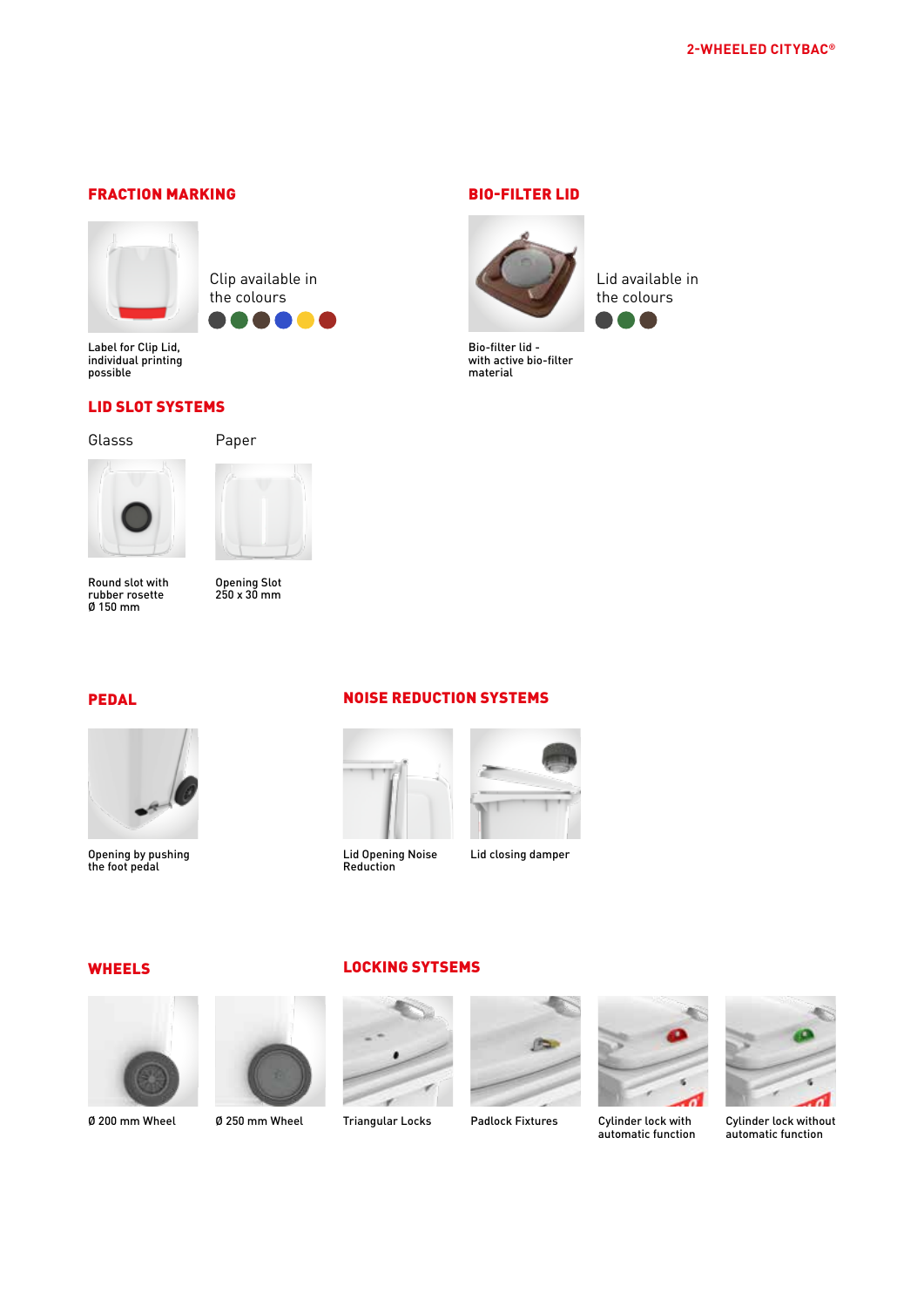### Citybac® **C\assic**el2Rad TECHNIS**QUENRGRMATION**NEN **2Wheel2** TECHNIS**ah Enre Braaid N**

|                                                                            | <b>120 LITRR</b> |
|----------------------------------------------------------------------------|------------------|
| <b>MATERIAL OPTIONS</b>                                                    |                  |
| Eux sia dlive I pero tolvet for chutz                                      | Ш                |
| <b>COLOURS</b>                                                             |                  |
| Standard Ealdwers                                                          |                  |
| <b>Athlere Flactren</b>                                                    |                  |
| <b>LID SYSTEMS</b>                                                         |                  |
| Standard Dieckel                                                           |                  |
| Clip Died KEU (FEOURO2)                                                    |                  |
| Design Dielckel                                                            |                  |
| <b>Silent Diec</b> kel                                                     |                  |
| Butterfly Dieckel (Zweiwegedeckel)                                         |                  |
| Bio-Filterdedkel                                                           |                  |
| KabelsfohildlifpirLicitiphideoidealipdintoituge the sBetalleuckung möglich |                  |
| <b>LIFTING SYSTEMS</b>                                                     |                  |
| EN 840 / DIN Kambaufnahme                                                  | H                |
| <b>LID SLOT SYSTEMS</b>                                                    |                  |
| Glass                                                                      |                  |
| R50 mahslotit/Bitendbitren und eßten (Antibölsrette                        |                  |
| Papierr<br>                                                                |                  |
| <b>Papieinsc Slotz 250 x 30 mmm</b>                                        |                  |
| <b>Paprensc Slotz 300 x 30 mmm</b>                                         |                  |
| <b>Papieinsg Slotz 3000 x 60 mmm</b>                                       |                  |
| Papieen Peanpwerut nih beatu Hedoda blue                                   |                  |
| <b>Packagkung</b>                                                          |                  |
| Diedekme-lLindDeckel(DID)                                                  |                  |
| <b>LID OPENING SYSTEM</b>                                                  |                  |
| Diedcokpe börfinang gystyeste rbny (DoGo Gobedal                           |                  |
| <b>NOISE REDUCTION SYSTEMS</b>                                             |                  |
| Dielckpeinbiegsrobilsegseläuropiformg                                      |                  |
| Dieckleds unschlaange beimpfung                                            |                  |
| <b>VARIO SYSTEM</b>                                                        |                  |
| VARIOBerhänteBrinn-InBeedmäl4a0nLEinsatz40L                                |                  |
| VARIOBerhäntteBrinin HBeedmäló60nLEinsatz 60 L                             |                  |
| VARIO BerhäntteBrinn InBeedräll80nLEinsatz 80L<br><b>CHASSIS</b>           |                  |
| <b>Robburbach snele</b>                                                    |                  |
| Fallanchee                                                                 |                  |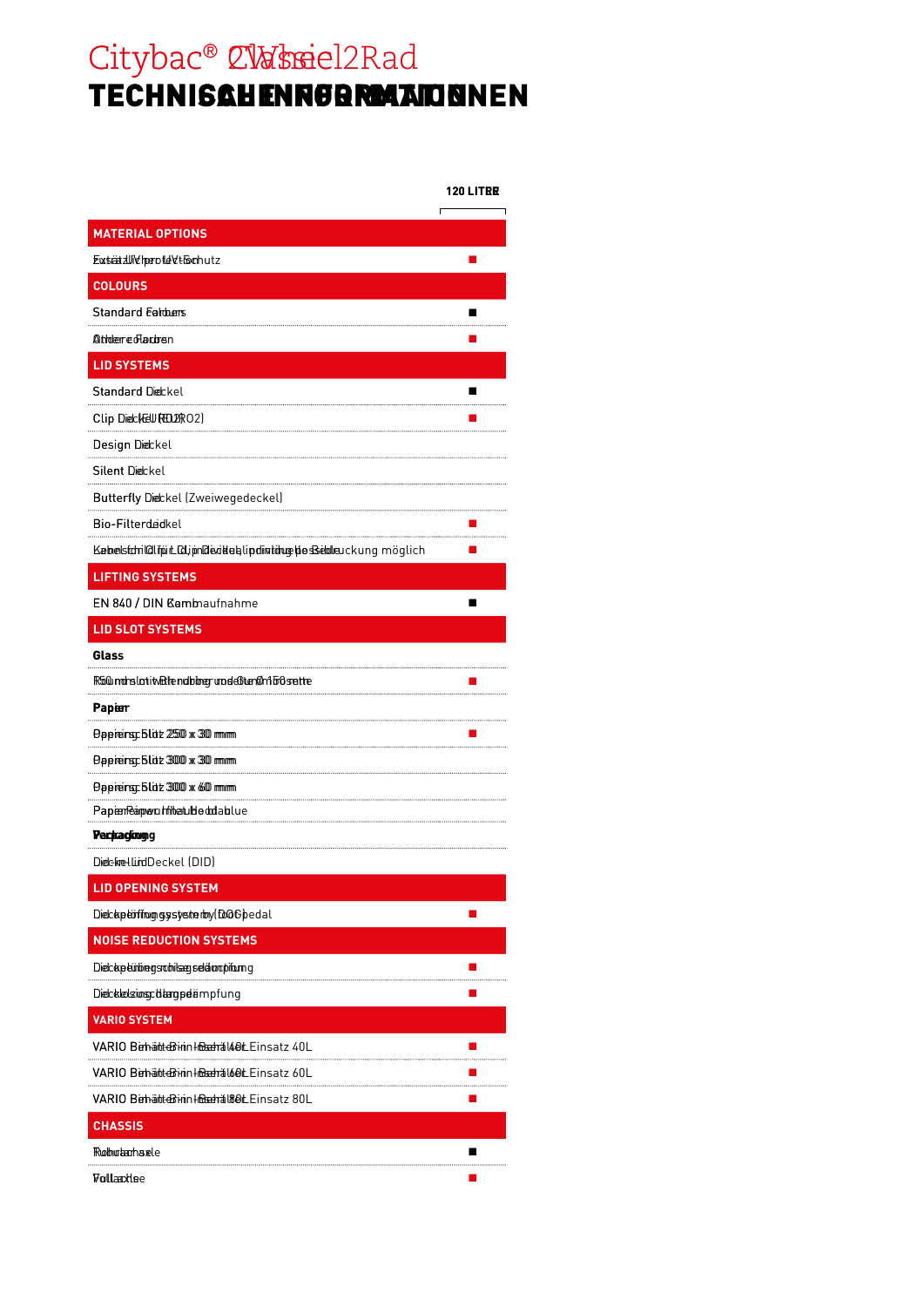### **120 LITER**

|                                                                      | <b>120 LITRR</b>                                                                         |
|----------------------------------------------------------------------|------------------------------------------------------------------------------------------|
| <b>WHEELS</b>                                                        |                                                                                          |
| Ø 200 mm                                                             |                                                                                          |
| Ø 250 mm                                                             |                                                                                          |
| .<br>Ø 300 mm                                                        |                                                                                          |
| <b>LOCKING SYSTEMS</b>                                               |                                                                                          |
| Partlichtuteyitür Morhängeschloss 1x                                 |                                                                                          |
| <b>Drieikgatschlocks</b>                                             |                                                                                          |
| wiitthOoffeennspedsutringn                                           |                                                                                          |
| whitheo Otffeen estephousnigion                                      |                                                                                          |
| <b>Eylindersicklosattuut Automatik fünckolo</b> n                    |                                                                                          |
| glærræhlsæyhloæfkeinigt                                              |                                                                                          |
| grappelveysconcheinighd                                              |                                                                                          |
| deffechietdery schlkijengend                                         |                                                                                          |
| <b>Eylindersick lossith is utotoat at ik Hatinktion</b>              |                                                                                          |
| g berinden keecyh Lioed Reimgl                                       |                                                                                          |
| grappelveyschockeinighd                                              |                                                                                          |
| deffechinetdeary stocklien@end                                       | $\mathcal{L}(\mathcal{L})$ and $\mathcal{L}(\mathcal{L})$ and $\mathcal{L}(\mathcal{L})$ |
| <b>CHIP INSTALLATION</b>                                             |                                                                                          |
| RFID-Chipp imstratilentton hwitchBautdoralne-oAdeflsteddeen          |                                                                                          |
| RFID-Chipp imstratileatto mivtiBab and edAuflick been                |                                                                                          |
| <b>RFID CHIP</b>                                                     |                                                                                          |
| Transponder 134kHz HDX + HID Inlay verdedsen                         |                                                                                          |
| <b>Transponder 134kHz FDX vesteds</b> en                             |                                                                                          |
|                                                                      |                                                                                          |
| Transponder 134kHz HDX + Glass                                       |                                                                                          |
| <b>Transponder 125kHz FDX verdeds</b> en                             |                                                                                          |
| Transponder 125kHz FDX <del>Sitiéttsoc</del> kelniet                 |                                                                                          |
| Transponder 13,56 MHz                                                |                                                                                          |
| <b>LABELLING</b>                                                     |                                                                                          |
| <b>Badypf</b>                                                        |                                                                                          |
| <b>SULO Atudklærber</b>                                              |                                                                                          |
| <b>Kuntten ekuftitekter</b> r                                        |                                                                                          |
| Hetffpräsntamgping                                                   |                                                                                          |
| Raumfreim djen Nicroherre r(¢fæl o bulde s/ss/c brvændrez//wwheit@ll |                                                                                          |
| Diedckel                                                             |                                                                                          |
| <b>KULu0esti&amp;kolk</b> leben                                      |                                                                                          |
| Hetffprläsntamngping                                                 |                                                                                          |
| RaunfreimigenNumberrer(tfalobuldes/ss/cb/waarkz//wwheit@l)           |                                                                                          |
| <b>⊟end koespinäg enesiest</b> itz                                   |                                                                                          |
| <b>Drintloaut like (Clisphild)</b> (Clip Deckel)                     |                                                                                          |